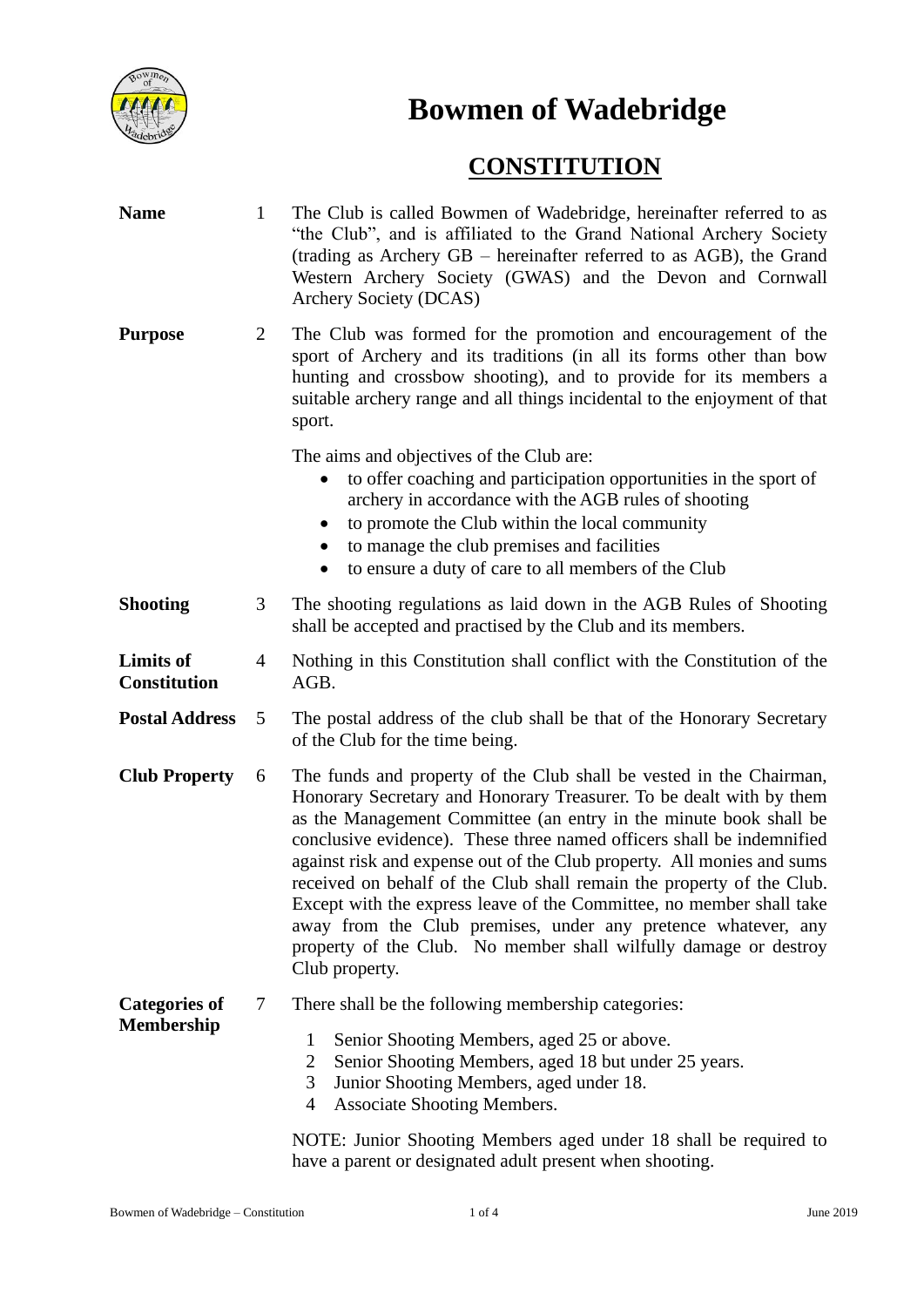|                                                       |    | Full members are affiliated to AGB, GWAS, and DCAS through the<br>club. Associate members are affiliated to AGB elsewhere, either<br>directly or through another club.                                                                                                                                                                                                                                                         |
|-------------------------------------------------------|----|--------------------------------------------------------------------------------------------------------------------------------------------------------------------------------------------------------------------------------------------------------------------------------------------------------------------------------------------------------------------------------------------------------------------------------|
| Honorary<br><b>Members</b>                            | 8  | Any person whom the Club may wish to honour may be elected an<br>Honorary Member for life at a General Meeting of the Club. Honorary<br>Life Members are required to pay all other Club fees (affiliation and<br>any venue specific) due annually or periodically.                                                                                                                                                             |
| <b>Proposal of</b><br><b>Members</b>                  | 9  | New members of the Club shall satisfy the Committee that he/she has<br>achieved a level of shooting competency commensurate with what is<br>regarded as safe shooting, either through, one of the Club's training<br>courses or through feedback from his/her previous club, if the<br>candidate is already an experienced archer.                                                                                             |
| Acceptance                                            | 10 | The candidate's application may be accepted at a Committee meeting<br>following confirmation of competency by the Training Officer.                                                                                                                                                                                                                                                                                            |
| Members'<br><b>Responsibility</b>                     | 11 | All members shall accept the jurisdiction of the Club and shall conform<br>to such conditions, rules and regulations as may be determined from<br>time to time.                                                                                                                                                                                                                                                                |
| <b>Subscriptions</b>                                  | 12 | All members shall pay an annual subscription to the Club to be<br>determined from time to time by members in General Meeting.                                                                                                                                                                                                                                                                                                  |
| <b>Payment of</b><br><b>Subscriptions</b>             | 13 | A member who has not paid his/her subscription by $30th$ September in<br>that year will cease to be a member.                                                                                                                                                                                                                                                                                                                  |
| Conduct,<br><b>Discipline and</b><br><b>Expulsion</b> | 14 | Any member joining the Club undertakes to comply with existent Club<br>Rules.<br>All disciplinary, safeguarding and poor practice concerns will follow<br>the AGB guidelines.<br>The Safeguarding Officer is the lead contact for all Club members in<br>the event of any safeguarding protection concerns.                                                                                                                    |
| <b>Effect</b> of<br><b>Ceasing to be</b><br>a Member  | 15 | Any person, on ceasing to be a member of the club, shall forfeit all<br>rights to and claim upon the Club, its property and funds, and shall<br>forthwith cease to use the facilities of Bowmen of Wadebridge Archery<br>Club.                                                                                                                                                                                                 |
| <b>Management</b><br><b>Committee</b>                 | 16 | The management of the Club shall be entrusted to a Committee (the<br>Committee) consisting of its elected officers and those ordinary<br>members who are chosen at a General Meeting. There shall be not<br>more than three ordinary members (committee member without<br>portfolio) elected to the Committee.<br>Other members of the club may attend and speak at meetings of the<br>Club, but will not be entitled to vote. |
| <b>Officers</b><br><b>Managing the</b><br><b>Club</b> | 17 | The Officers managing the Club, who should be Full Senior Members,<br>shall be:-<br>Chairman<br>Vice Chairman<br><b>Honorary Secretary</b><br><b>Honorary Treasurer</b>                                                                                                                                                                                                                                                        |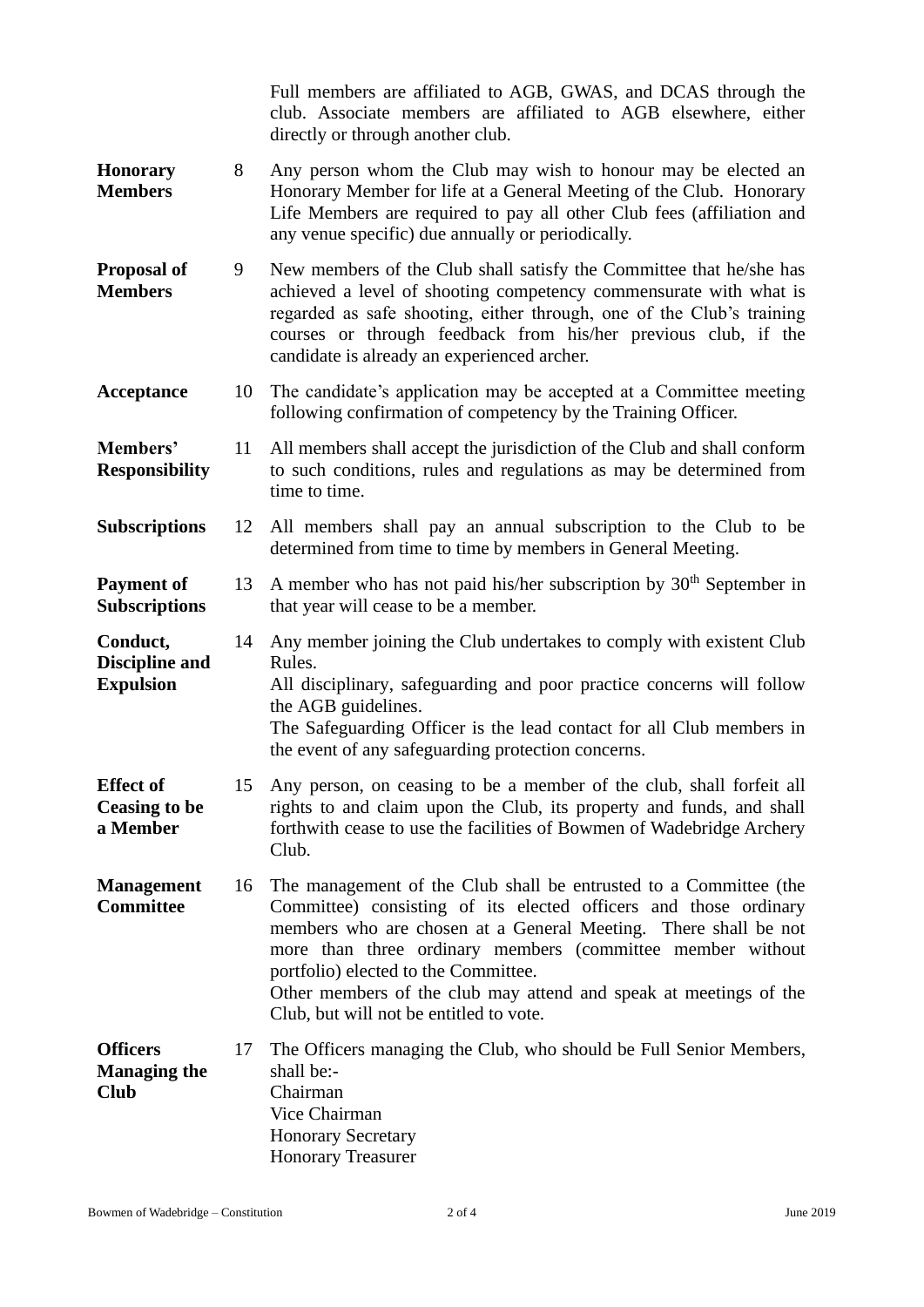|                                                            |    | <b>Records Officer</b><br><b>Equipment Officer</b><br><b>Training Officer</b><br>Safeguarding Officer<br>More than one committee position may be held by a particular<br>individual in order to facilitate efficient operation of the Club.                                                                                                                                                                                                                                                                                                                                                                                                                                                                                                                                                                                                                                                                                                                                                                                                          |
|------------------------------------------------------------|----|------------------------------------------------------------------------------------------------------------------------------------------------------------------------------------------------------------------------------------------------------------------------------------------------------------------------------------------------------------------------------------------------------------------------------------------------------------------------------------------------------------------------------------------------------------------------------------------------------------------------------------------------------------------------------------------------------------------------------------------------------------------------------------------------------------------------------------------------------------------------------------------------------------------------------------------------------------------------------------------------------------------------------------------------------|
|                                                            |    | Officers shall be proposed, seconded, and elected by ballot at each<br>Annual General Meeting, and they shall hold office until the next<br>AGM when they shall retire, but shall be eligible for re-election from<br>year to year.                                                                                                                                                                                                                                                                                                                                                                                                                                                                                                                                                                                                                                                                                                                                                                                                                  |
| <b>President of</b><br>the Club                            | 18 | A President of the Club may be elected by the members in General<br>Meeting and shall be reviewed periodically.                                                                                                                                                                                                                                                                                                                                                                                                                                                                                                                                                                                                                                                                                                                                                                                                                                                                                                                                      |
| Sub-<br>committees                                         | 19 | The Committee may also appoint sub-committees and representatives<br>and delegate certain powers within defined limits.                                                                                                                                                                                                                                                                                                                                                                                                                                                                                                                                                                                                                                                                                                                                                                                                                                                                                                                              |
| <b>Meetings of</b><br>the Committee                        | 20 | The Committee shall convene a minimum of six meetings during the<br>season to examine the accounts and arrange the affairs of the club;<br>notices of meetings shall be sent to each Committee member by the<br>Hon. Secretary. A quorum shall consist of a minimum of four<br>members.<br>The Chairman, if necessary, shall have an additional casting vote.                                                                                                                                                                                                                                                                                                                                                                                                                                                                                                                                                                                                                                                                                        |
|                                                            |    | Minutes shall be taken of all proceedings of the Committee and these<br>will be available to all Club members.                                                                                                                                                                                                                                                                                                                                                                                                                                                                                                                                                                                                                                                                                                                                                                                                                                                                                                                                       |
| <b>Club Funds</b><br><b>Bank Account</b>                   | 21 | A bank account shall be maintained in the name of the Club at a bank<br>to be decided upon by the Committee. All cheques and orders<br>withdrawing monies from the account shall be signed by two of the<br>Committee, one of whom must be the Hon. Treasurer.<br>The club shall run as a non-profit making organisation, and the bank<br>balance should only reflect the running costs and eventualities. Any<br>surplus income or profits will be reinvested in the club. No surplus<br>assets will be distributed to members or third parties.                                                                                                                                                                                                                                                                                                                                                                                                                                                                                                    |
| <b>Annual</b><br><b>General</b><br><b>Meeting</b><br>(AGM) | 22 | The AGM of the Club shall be notified to club members at least 21<br>days prior and be held by the 31 January of the year following the end<br>date of the accounting year to transact the following business:<br>To receive and approve the minutes of the previous AGM<br>$\ddot{\textbf{i}}$<br>$\mathbf{ii}$<br>To receive from the Treasurer a report, balance sheet and<br>statement of accounts for the preceding financial year and an<br>estimate of the receipts and expenditure for the current financial<br>year<br>To receive the reports of retiring officers<br>$\overline{iii}$<br>To elect the Officers and Ordinary Members of the Committee for<br>iv)<br>the ensuing year<br>To appoint a club member to inspect the accounts for the ensuing<br>V)<br>year.<br>To decide the membership fees for the ensuing year.<br>$\mathbf{v}$ i)<br>To decide on any resolution duly submitted to the meeting<br>vii)<br>To take Any Other Business or call a further meeting if not<br>viii)<br>sufficient time or information to discuss |